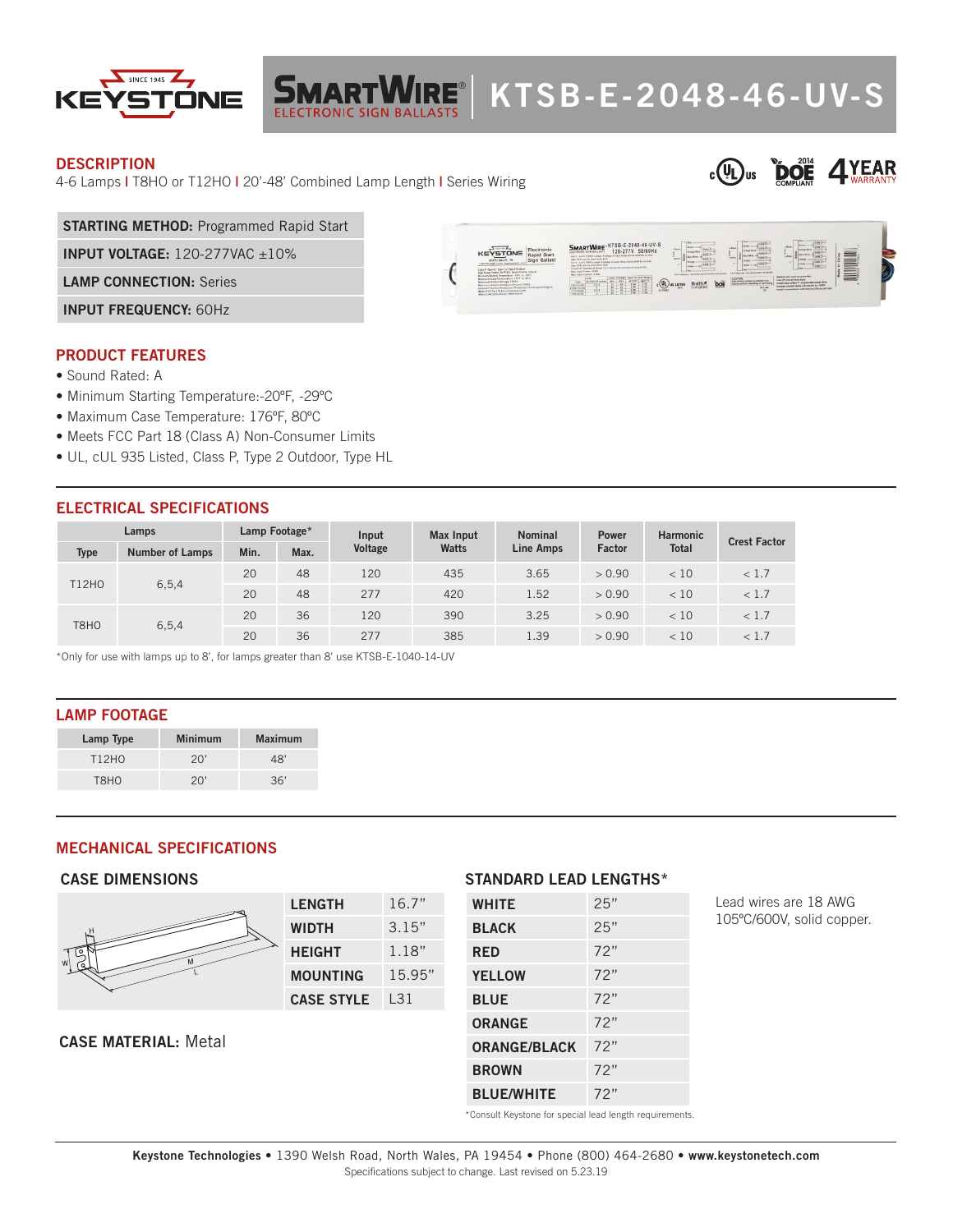

# **FOR INSTALLATION PURPOSES**

Ballast consists of two lamp circuits - Circuit A and Circuit B. Circuit A consists of lamps 1, 2, 3 and Circuit B consists of lamps 4, 5, 6.

- Using lamps up to 8' each lamp circuit can drive 2 or 3 T12HO lamps in any combination from 10'-24'.
- Using lamps up to 8' each lamp circuit can drive 2 or 3 T8HO lamps in any combination from 12'-18'.

Each lamp circuit should be balanced with equal lamp load (footage).

## **WIRING DIAGRAMS**



Five Lamp Application, Cap Off Unused Leads Individually, Insulate to 600V



Four Lamp Application, Cap Off Unused Leads Individually, Insulate to 600V



Six Lamp Application